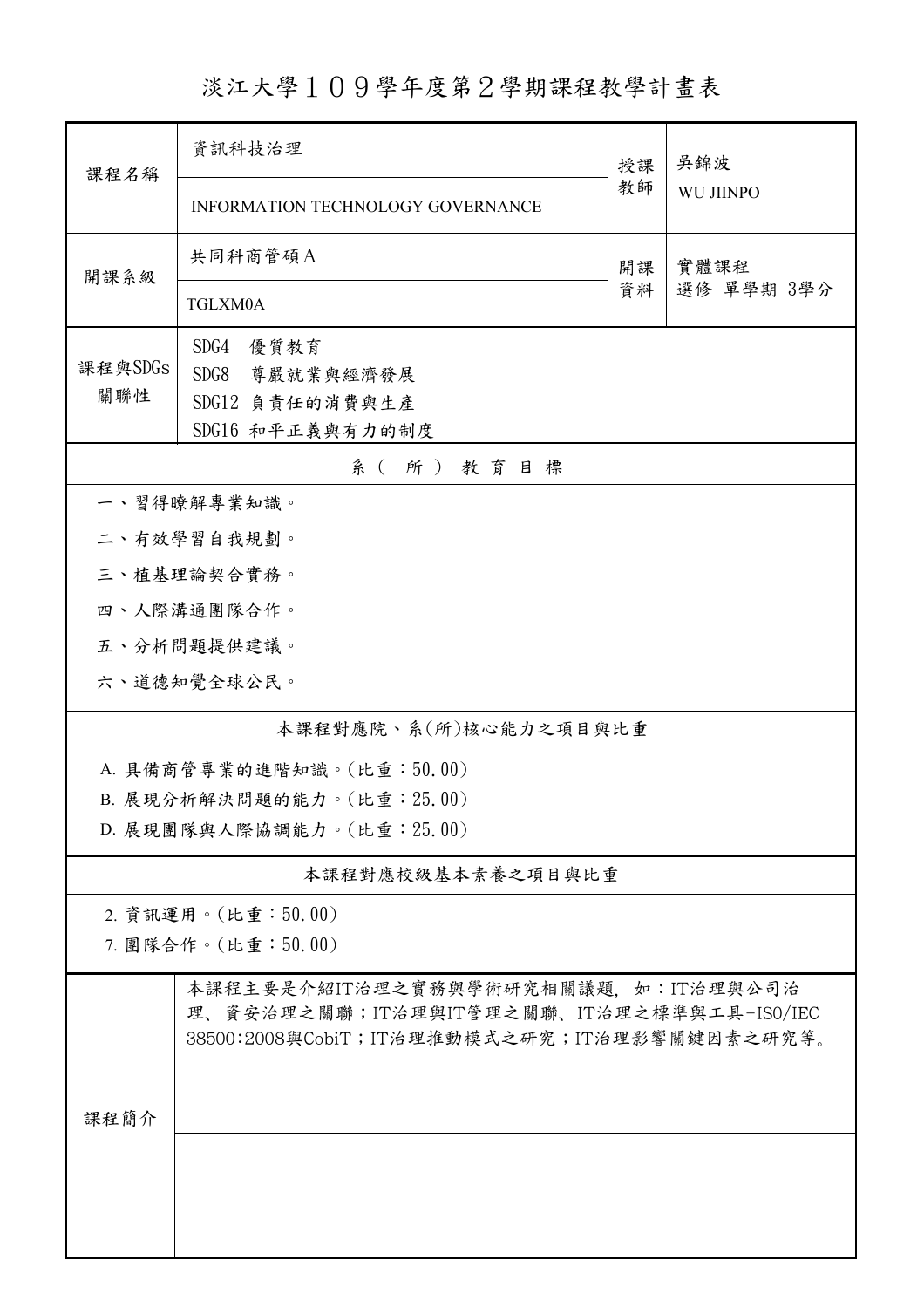This course introduces the practical and research issues of IT Governance, such as the relationships among IT Governance, Corporate Governance, and Information Security Governance; IT Governance and IT Management; standards and tools of IT Governance-IS0/IEC 38500:2008 and CobiT. In addition, this course will lead students finding potential research topics on the implementation model of IT Governance and the factors that impacts IT Governance.

## 本課程教學目標與認知、情意、技能目標之對應

將課程教學目標分別對應「認知(Cognitive)」、「情意(Affective)」與「技能(Psychomotor)」 的各目標類型。

一、認知(Cognitive):著重在該科目的事實、概念、程序、後設認知等各類知識之學習。

二、情意(Affective):著重在該科目的興趣、倫理、態度、信念、價值觀等之學習。

三、技能(Psychomotor):著重在該科目的肢體動作或技術操作之學習。

| 序<br>號         | 教學目標(中文)                   |                                   |                | 教學目標(英文)                                                                    |                   |  |
|----------------|----------------------------|-----------------------------------|----------------|-----------------------------------------------------------------------------|-------------------|--|
| 1              | IT治理基本概念                   |                                   |                | To learn the basic concepts of IT Governance                                |                   |  |
| $\overline{2}$ | IT治理與IT管理                  |                                   |                | To learn the relationships<br>between IT Governance and IT Management       |                   |  |
|                | 3 IT治理之標準與工具               |                                   |                | To learn the standards and tools of IT<br>Governance $-$ ISO/IEC 38500:2008 |                   |  |
|                | 4 T治理之實務與學術研究相關議題          |                                   |                | To learn the practical and research issues of IT<br>Governance              |                   |  |
|                |                            |                                   |                | 教學目標之目標類型、核心能力、基本素養教學方法與評量方式                                                |                   |  |
| 序號             | 目標類型                       | 院、系(所)<br>核心能力                    | 校級<br>基本素養     | 教學方法                                                                        | 評量方式              |  |
| $\mathbf{1}$   | 認知                         | <b>ABD</b>                        | $\overline{2}$ | 講述、討論                                                                       | 作業、報告(含口<br>頭、書面) |  |
| 2              | 認知                         | <b>ABD</b>                        | $\overline{2}$ | 講述、討論、發表                                                                    | 討論(含課堂、線上)        |  |
| 3              | 認知                         | <b>ABD</b>                        | 27             | 講述、討論、發表                                                                    | 報告(含口頭、書面)        |  |
| 4              | 認知                         | <b>ABD</b>                        | 27             | 討論、發表                                                                       | 討論(含課堂、線上)        |  |
|                |                            |                                   |                | 授課進度表                                                                       |                   |  |
| 週次             | 日期起訖                       |                                   |                | 內 容 (Subject/Topics)                                                        | 備註                |  |
|                | $110/02/22$ ~<br>110/02/28 | IT治理簡介(觀念、架構等)與課程簡介、評分標準、教<br>學大綱 |                |                                                                             |                   |  |
|                | $110/03/01$ ~<br>110/03/07 | IT治理與公司治理、資安治理                    |                |                                                                             |                   |  |
| 3              | $110/03/08$ ~<br>110/03/14 | IT治理框架、模式與架構                      |                |                                                                             |                   |  |
| 4              | $110/03/15$ ~<br>110/03/21 | IT治理之實施與評估                        |                |                                                                             |                   |  |
| 5              | $110/03/22$ ~<br>110/03/28 | IT治理的領導原則                         |                |                                                                             |                   |  |